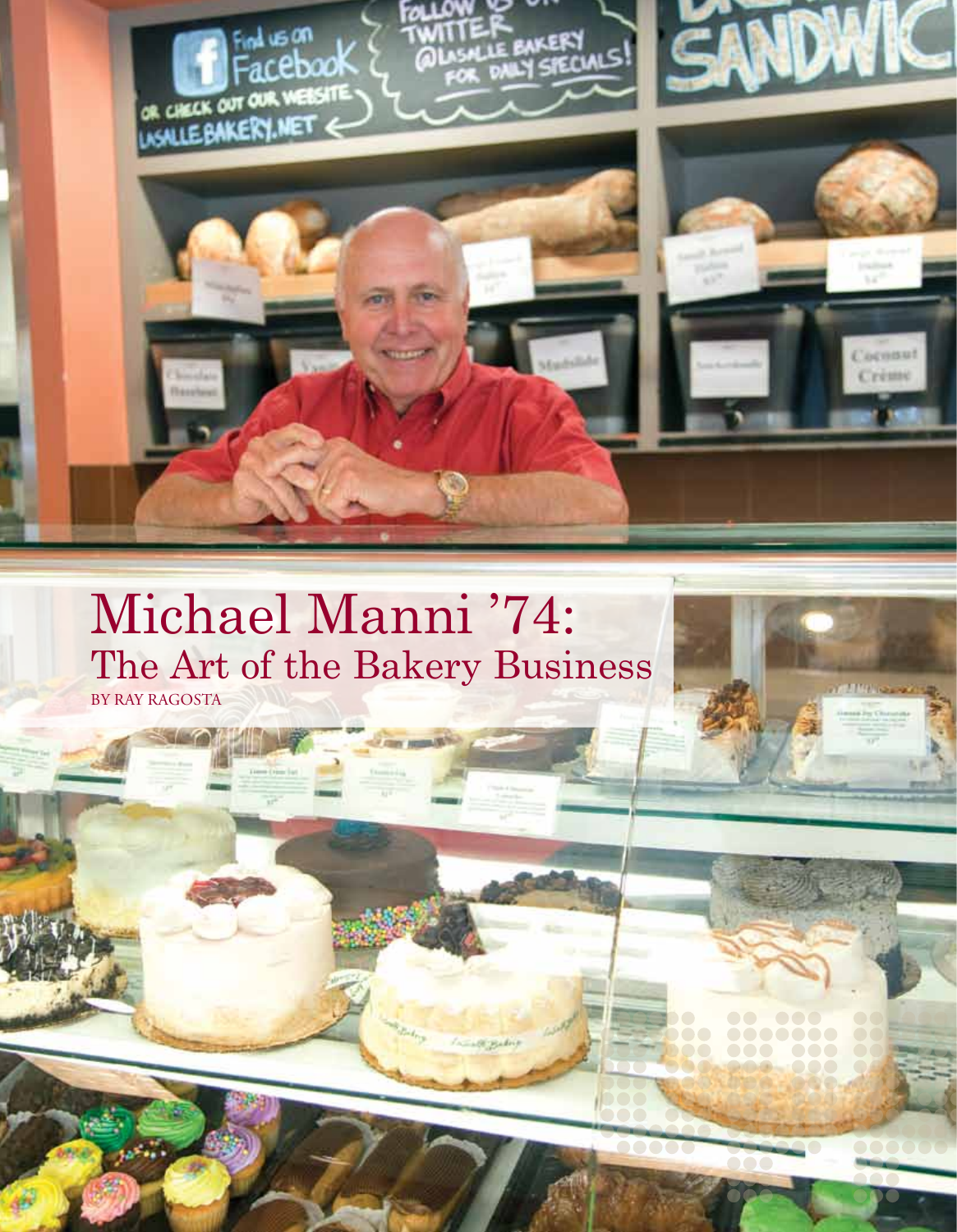**By** 9:30 a.m. the backrooms of LaSalle Bakery's Admiral Street store were surprisingly quiet. The dough mixers were ferrying large trays of pastries through, some of which would be sold here Street store were surprisingly quiet. The dough mixers were silent; the ovens cooled. Several workers were ferrying but others shipped to the Smith Street location. A few others were "finishing" cakes and pastries, a process that could mean decorating them, adding fruits and glazes, or dusting them with sugar.

LaSalle Bahery

The production area of one of Providence's most notable bakeries was subdued at this hour because bakers and their helpers begin work here at midnight and end their day around 8 in the morning.

Smith Street starts a little later – around 2:30 a.m.

Owner Michael Manni admits that these hours are a good reason why the bakery business was not his first love.

Manni, a 1974 graduate of Rhode Island College, began working at LaSalle Bakery in 1965 when a friend's father offered him a job as a pan boy, doing such tasks as scraping pans and sweeping floors. He then was a 15-year-old high school student. His boss was Jake DeMaria, who later passed the business on to him.

But Manni's memories of the bakery go back further. As a boy he lived just two houses behind the Smith Street store. He recalled, "My mother used to send me to get dough at six o'clock in the morning, and she would make doughboys. The guy I bought the bakery from used to come out from the back, wipe the flour off his hands, and put the dough in the bag. . . . Little did I know how it was going to work out."

DeMaria taught his young employee progressively more, and eventually Manni became a baker's helper. While Manni did enjoy working with his hands and learning about baking, his vocation was art. At first he set his sights on becoming a commercial artist but later switched to art education.

He said, "I thought teaching would provide the best option to make a living and still be able to pursue my painting and drawing. I graduated from RIC in 1974 with a Bachelor of Science in art education. There were no teaching jobs.

"I applied to like 30 systems in Rhode Island and got a couple of interviews. I subbed for a year and a half but never got a job."

All the while, between the ages of 15 and 25, Manni continued to work part-time at LaSalle Bakery.

In 1975 DeMaria was in the hospital, and Manni went to visit him. To his surprise, his employer asked him if he wanted to buy the business.

"I literally almost fell off my chair," Manni said.

Although he knew the production end of the bakery, he knew little about business, so it was a tough decision. After discussing it with his wife Cheryl and mulling it over for a few months, he decided to become the new owner of LaSalle Bakery.

More than buying a business, however, Manni was inheriting a neighborhood tradition as the bakery had been in existence since the early 30s, with DeMaria taking it over around that time as well.

Manni always seems to think with two sides of his brain – the analytical and the creative. That is why LaSalle Bakery has become so successful, along with some guidance from DeMaria who stayed on to help the Mannis.

Manni observed of his association with his mentor, "I worked for him for 10 years; then he worked for me for 10 years."

With Michael and Cheryl Manni as owners, LaSalle Bakery grew extensively. They expanded the operation from two retail spaces to five, purchased the building and added to it. They also bought two adjacent houses and a parking lot. When a bakery on Admiral Street went up for sale, they acquired it, remodeled it, and moved half the production there. To both stores, they added cafés offering menu items not found in traditional bakeries, such as coffee, soups, salads and sandwiches.

Not only were the physical presence and product line of LaSalle updated, but the business was modernized in other

His background in education has been an asset in his business ventures. He said, "I became an educator at Rhode Island College. I learned how to teach and that has a definite reflection on my business." ...